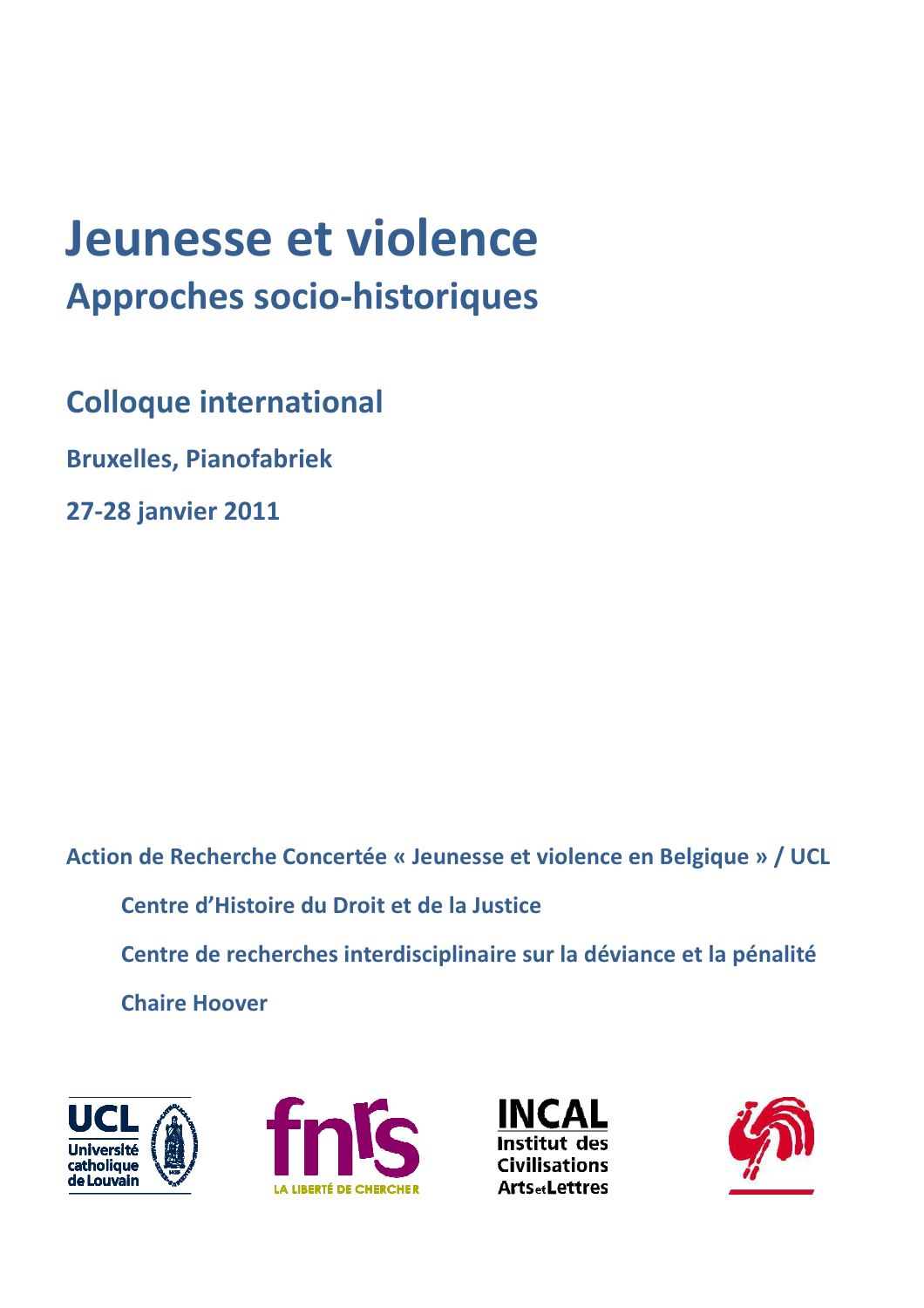## **Comité organisateur**

- Brion, Fabienne, Professeur de Criminologie, Université catholique de Louvain
- Chaumont, Jean-Michel, Chercheur qualifié du FRS-FNRS, Professeur de Sociologie à l'Université  $\sim$ catholique de Louvain
- De Fraene, Dominique, Professeur de Criminologie, Université libre de Bruxelles
- François, Aurore, Chargée de recherches frs-fnrs, Université catholique de Louvain
- Jaumain, Serge, Professeur d'Histoire, Université libre de Bruxelles
- Niget. David. Chargé de recherches post-doctoral. Université catholique de Louvain  $\sim$
- Rousseaux, Xavier, Maître de recherches du FRS-FNRS, Professeur d'Histoire à l'Université catholique de Louvain
- Schaut, Christine, Professeur de Sociologie aux Facultés universitaires Saint-Louis

## **Comité scientifique**

- Chauvière, Michel, Directeur de recherches au CNRS, Directeur adjoint du CERSAP, CNRS-Université de Paris II Assas
- Christiaens. Jenneke. Professeur de Criminologie à la VUB
- Farcy, Jean-Claude, Chargé de recherches du CNRS, Centre Georges Chevrier, CNRS-Université de Dijon
- Harcourt, Bernard, Julius Kreeger Professor of Law & Criminology and Chair and Professor of Political Science, University of Chicago
- Kalifa, Dominique, Professeur d'histoire, Université de Paris I Sorbonne
- Marlière, Eric, Docteur en sociologie, chercheur au CeRIES (Centre de recherche « Individus, Épreuves, Sociétés »), Maître de conférences à l'Université de Lille 3
- Roberts, Julian, Professor of Criminology, Fellow of Worcester College, Assistant Director of the Centre for Criminology, University of Oxford

## **Présentation**

L'actualité convoque de manière récurrente la question de la violence juvénile au premier rang des préoccupations des citoyens. S'entrecroisent dans les discours médiatiques la figure de l'enfant victime, à laquelle l'opinion se montre de plus en plus sensible, et celle du jeune agresseur, qui est au contraire l'objet de diabolisation. Depuis les années 1990, pouvoirs publics, intervenants sociaux et acteurs associatifs sont sommés de proposer des mesures de prévention et de traitement à l'égard d'une violence perçue comme exponentielle, qu'elle soit exercée ou subie par les enfants et les jeunes. Saisi par cette demande sociale, le personnel politique a fait de la sécurité et de la gestion des risques sociaux un nouveau mode de gouvernementalité.

L'action de recherche concertée, menée depuis 2007 à l'Université catholique de Louvain par une équipe pluridisciplinaire (historiens, criminologues, sociologues), vise à étudier dans la longue durée les conditions sociopolitiques d'émergence de comportements et situations désignés comme violents, dont les jeunes seraient auteurs et/ou victimes. Ce colloque se propose d'explorer cette problématique en quatre temps :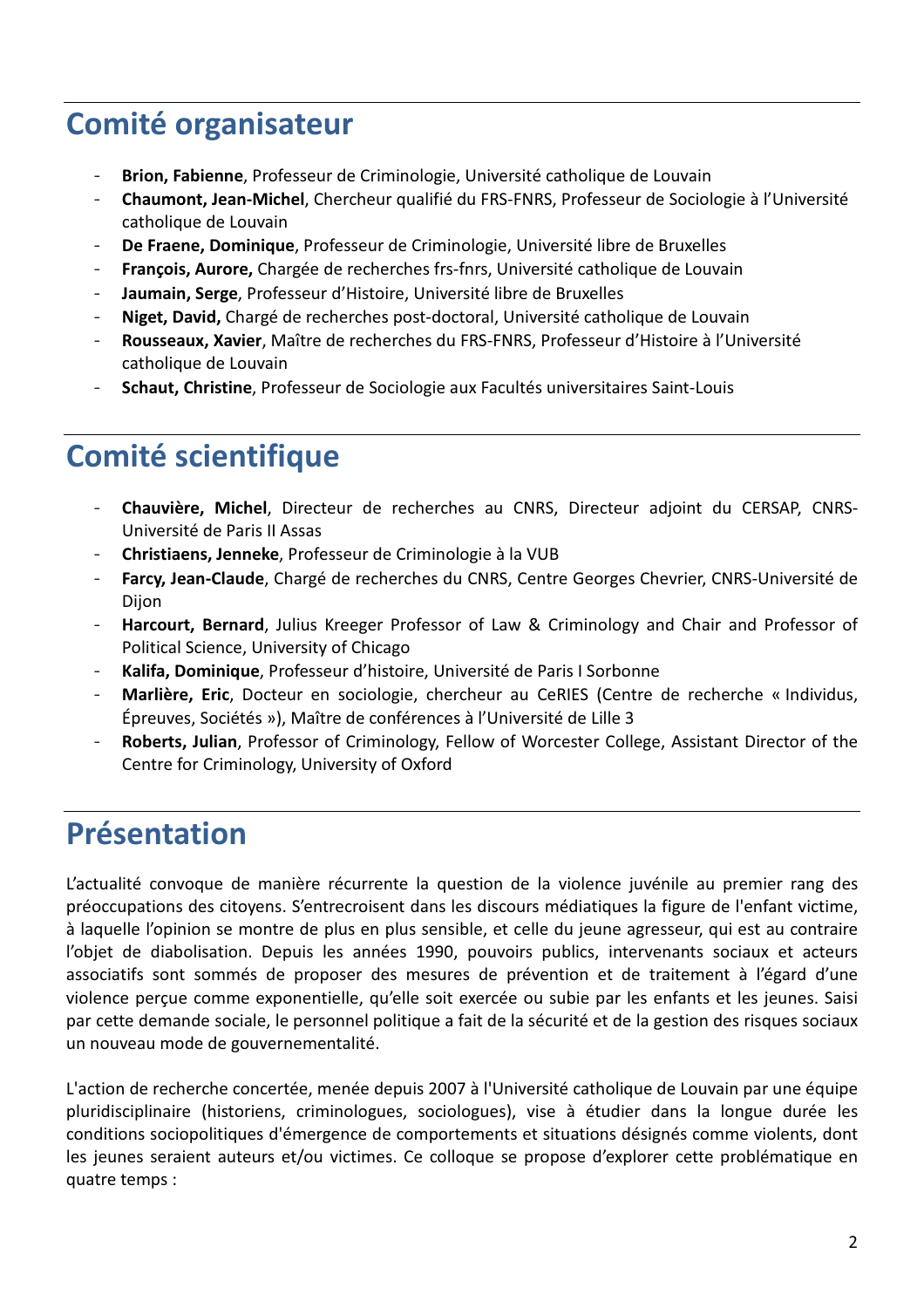#### Violences juvéniles: la construction d'un problème social. Rébellion & « violences  $\mathbf{I}$ . politiques »

Un grand flux d'informations qui lient de façon causale les jeunes à la violence nous submergent depuis presque un demi-siècle. Informations provenant des sources différentes (communications médiatiques, discours politiques et recherches scientifiques) et touchant des publics assez différenciés, elles arrivent à lier une catégorie d'âge à un large éventail de comportements violents de façon à occulter les procédures qui font que ce couplage est plus artificiel qu'il ne le paraît. Nous perdons vue de tout le travail de construction se trouvant derrière le problème que nous appelons « violences juvéniles ». Comment peut-on éclairer l'artefact que constitue le problème de la violence juvénile ? A l'aide de quels concepts peut-on travailler pour déconstruire ce qui est de l'ordre du « sens commun » ? Sur quelles sources peut-on travailler et à l'aide de quelles méthodologies peut-on procéder ? Quelles sont les

limites de ces dernières ? Plus spécifiquement, la présente session du colloque s'attache à penser les relations entre les différentes catégories d'acteurs qui contribuent à la construction sociale de la violence juvénile (champ politique, scientifique, médiatique, acteurs publics et privés de la sécurité).

Nous proposons de nous arrêter notamment sur la question de la « violence politique ». Celle-ci peut aussi bien concerner les comportements violents qui se veulent politiques en raison du choix de leur cible (rébellions, outrages et faits de violences envers les représentants de l'autorité) ou à cause de la peur qu'ils engendrent et de la mobilisation accrue du monde politique qu'ils provoquent à travers la « taille » des dégâts et la visibilité (l'image-spectacle) de la violence (émeutes, terrorisme).

#### $II.$ Jeunes, violences, médias : Des paniques morales aux discours de peur

C'est en s'intéressant aux polémiques provoquées par l'affrontement de deux bandes de jeunes déclenché en 1964 dans une ville balnéaire anglaise, que Stanley Cohen (1972) développe le concept de panique morale. Ce concept lui permet de comprendre le processus d'emballement déclenché à la suite d'un événement mineur et pourtant perçu comme une grave menace à l'ordre moral ou social. Partant de l'apparition de l'événement jusqu'à ce qu'on n'entende plus parler de cet épisode, il analyse la succession des acteurs qui prendront part à la panique (médias, force de l'ordre, politiciens, groupes de pression, entrepreneurs de morale, experts...).

Ce concept, fertile dans la littérature anglo-saxonne, s'est révélé particulièrement éclairant dans sa capacité à faire ressortir à la suite d'un événement (par exemple un meurtre commis par un jeune) le processus de désignation et de stigmatisation d'un coupable (tel que les images violentes), le processus d'emballement des discours (dans les médias, par les journalistes, les hommes politiques, les experts, les autorités morales et religieuses...) et le processus de distorsion des faits.

Cet atelier, en anglais, propose une discussion scientifique du concept de panique morale. Il s'inscrit dans le programme préconisé par Chas Critcher visant à élargir le cadre conceptuel des paniques morales. Martin Barker nous présentera une analyse de la panique récente autour des « video nasties ». (A partir des années 80, une nouvelle série de films d'horreur a suscité de virulentes réactions en Angleterre. Des groupes de pression et des politiciens se sont emparés de l'affaire et, à l'aide d'un soidisant rapport parlementaire, sont parvenus à mettre à l'index une septantaine de films). Ensuite, dans une perspective historique, nous verrons avec Chas Critcher que cette panique s'inscrit dans une série d'autres paniques antérieures et postérieures provoquées par l'apparition d'autres média – cinéma, bandes dessinées, télévision, jeux vidéo. Finalement, avec Anne Laure Wibrin, nous inscrirons ces épisodes dans un processus plus large de moralisation afin de comprendre la fabrique des peurs et des imputations causales qui aliment les moments de panique.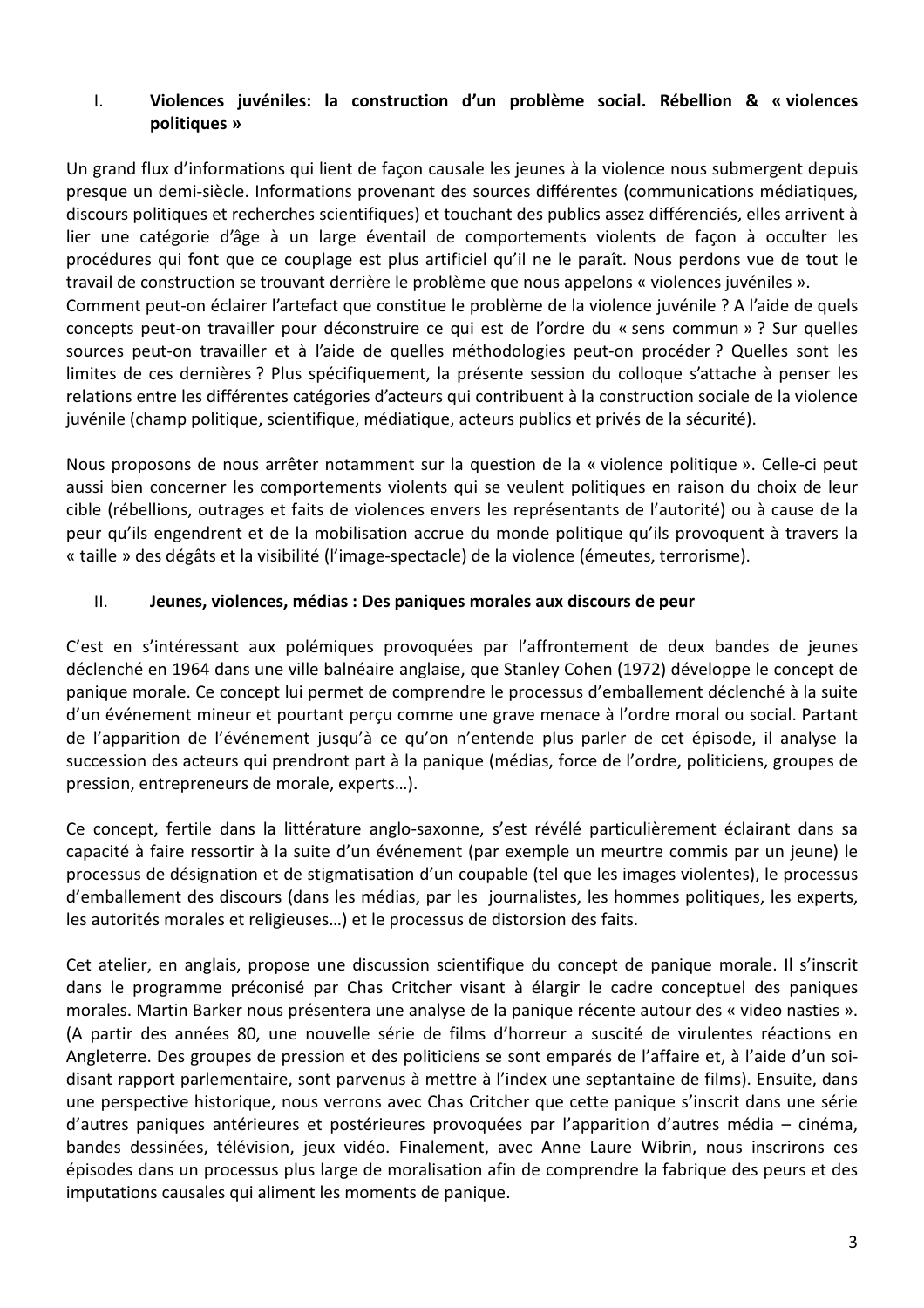#### $III.$ Violences juvéniles sous expertise(s), XIXe-XXIe siècles

Dans la construction historique du problème social que constitue la violence juvénile, que celle-ci soit exercée ou subie, le rôle de l'expertise est primordial. La violence, phénomène intime et social, étroitement associé avec l'état de jeunesse, oscille entre l'objectivité de ses manifestations et la subjectivité de sa perception. Elle se mesure à l'aune de son énoncé dans la sphère publique. L'expert, agissant au cœur ou à la lisière du système institutionnel de protection de la jeunesse, peut être celui gui recueille cette expression et celui qui la met en forme. Ainsi, l'expérience de la violence chez les jeunes est médiatisée par les formes de discours savants que produisent les experts.

Les experts ont très tôt investi cette question de la violence. Dès le XIXe siècle, la médecine légale épaule la justice en cherchant à en identifier les traces corporelles. Puis, au XXe siècle, une expertise diversifiée contribue largement à l'extension de la définition de la violence, passant du visible à l'invisible, de la violence physique à la violence psychique, voire même à la violence symbolique. Les experts dépassent alors la posture du simple diagnostic pour investir le champ du traitement de la violence, s'inscrivant dès lors dans une démarche de soin et de réhabilitation sociale.

Cette expertise, avatar de la modernité rationnalisatrice, s'est progressivement organisée dans le champ social au XIXe siècle, auprès de la justice en particulier, au point d'occuper, au XXe siècle, une position dominante dans le champ de la protection de la jeunesse. Médecins, psychiatres, puis psychologues, pédagogues, sociologues et anthropologues ont investi la question de la jeunesse irrégulière, contribuant ainsi à la définition d'une population-cible pour les politiques publiques.

#### IV. Ville, violence et jeunesse en Europe. Une approche socio-historique dans la longue durée

Avec la jeunesse, l'espace urbain agit aux yeux de l'opinion comme facteur étiologique de la violence, et ce depuis des temps anciens. L'industrialisation massive de l'Europe occidentale dans la seconde moitié du XIXe siècle entraîne une massification croissante des populations dans les espaces urbains, dont une forte proportion de jeunes gens. Cette concentration des jeunes en milieu urbain engendre, au tournant des XIXe et XXe siècles, l'émergence de 'cultures de la jeunesse', un phénomène qui se confirme au sein des villes européennes pendant l'entre deux-guerres et à l'issue du Second conflit mondial.

Ces concentrations des milieux populaires au sein des villes alarment le monde adulte contemporain qui réagit par diverses tentatives d'encadrement de la jeunesse au moyen de mesures 'disciplinaires' comme l'obligation scolaire ou le service militaire obligatoire. Ces mesures initiées à la veille du Premier conflit mondial perdureront durant tout l'entre-deux-guerres, en intensifiant le contrôle sur les loisirs et les règlementations sur la consommation d'alcool ou l'usage des armes.

La meilleure visibilité des jeunes au sein des villes soulève différentes questions sur la relation entre l'espace urbain, la jeunesse et la violence. La recherche associe habituellement ville et violence ou jeunesse et violence, voire jeunesse et ville, mais la problématique de la violence des jeunes dans l'espace public urbain n'a pas encore fait l'objet de synthèse. L'enquête historique constitue dès lors un outil précieux permettant l'analyse comparée et chronologique de comportements, représentations, régulations et réactions pénales à l'égard de la violence, à des échelles différentes.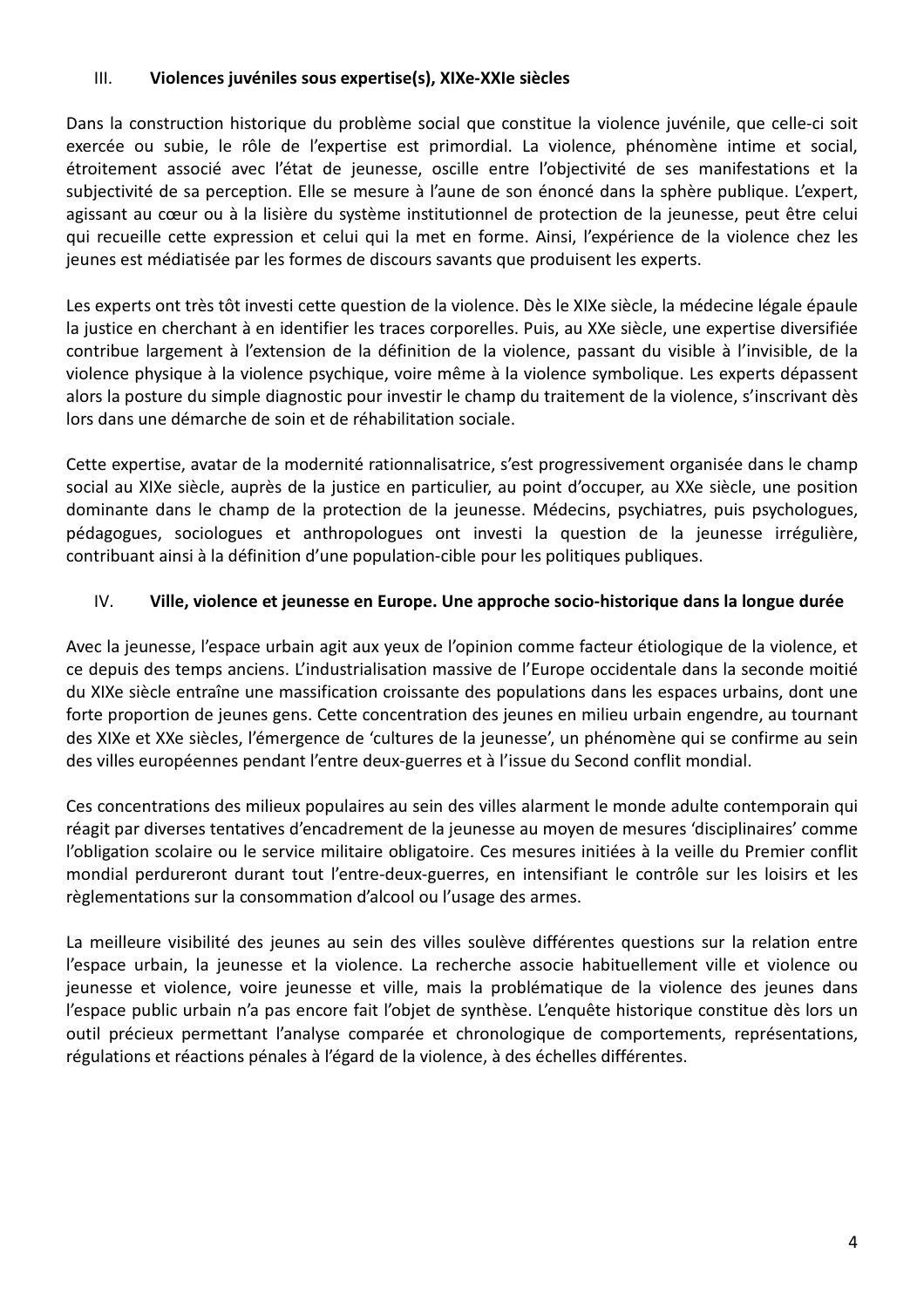## **Programme**

#### Jeudi 27 janvier

8h30 Accueil

9h-9h25 **Introduction** 

Fabienne Brion, Professeur de Criminologie, UCL

Dits violents. Pièce en 4 actes, sortie côté science, entrée côté fiction

#### 9h25-12h30 Violences juvéniles: la construction d'un problème social Séance animée par F Brion & M Skordou

Marcello Maneri, Maître de conférences en épistémologie au Departement de Sociologie et de Recherches sociales, Università degli studi di Milano

La guerre à... n'importe quoi. Économie politique d'une construction particulière des problèmes sociaux Laurent Bonelli, Maître de conférences en Sciences politiques, Université Paris X Nanterre

Des indisciplines juvéniles à "l'insécurité". La genèse d'une préoccupation publique pour la sécurité en France depuis le milieu des années 1970

Fabien Jobard, Chargé de recherches au CNRS, Docteur en Science politique, Directeur du CESDIP Trente ans de violences collectives en France

Melpomeni Skordou, Doctorante ARC-UCL, Criminologie

Résistances à l'autorité policière à Bruxelles (1945-1975) : la construction juridique renverse-t-elle le caractère politique du phénomène rébellionnaire ?

12h30-13h30 Lunch

13h30-17h Jeunes, violences, médias : des paniques morales aux discours de peur Séance animée par JM Chaumont & AL Wibrin

Jean-Michel Chaumont, Sociologue, Chercheur qualifié du FRS-FNRS, Professeur à l'UCL

Introduction : Avant les média, les experts engagés

Martin Barker, Professor of Film and Television Studies, Head of School of Cultural Studies at the University of the West of England

The Video Nasties: The Experts and Claimsmakers' Role in the Moral Panic

**Chas Critcher**, Visiting Professor in Media and Communications at Swansea

Widening The Focus: Moral Panics as Moral Regulation. Historical Aspects of Public Debates about **Children and Mass Media** 

Anne-Laure Wibrin, Doctorante ARC, CIRTES-UCL

From moral panic to the moralization process. The role of discourse in the making of fears related to the emergence of cinema.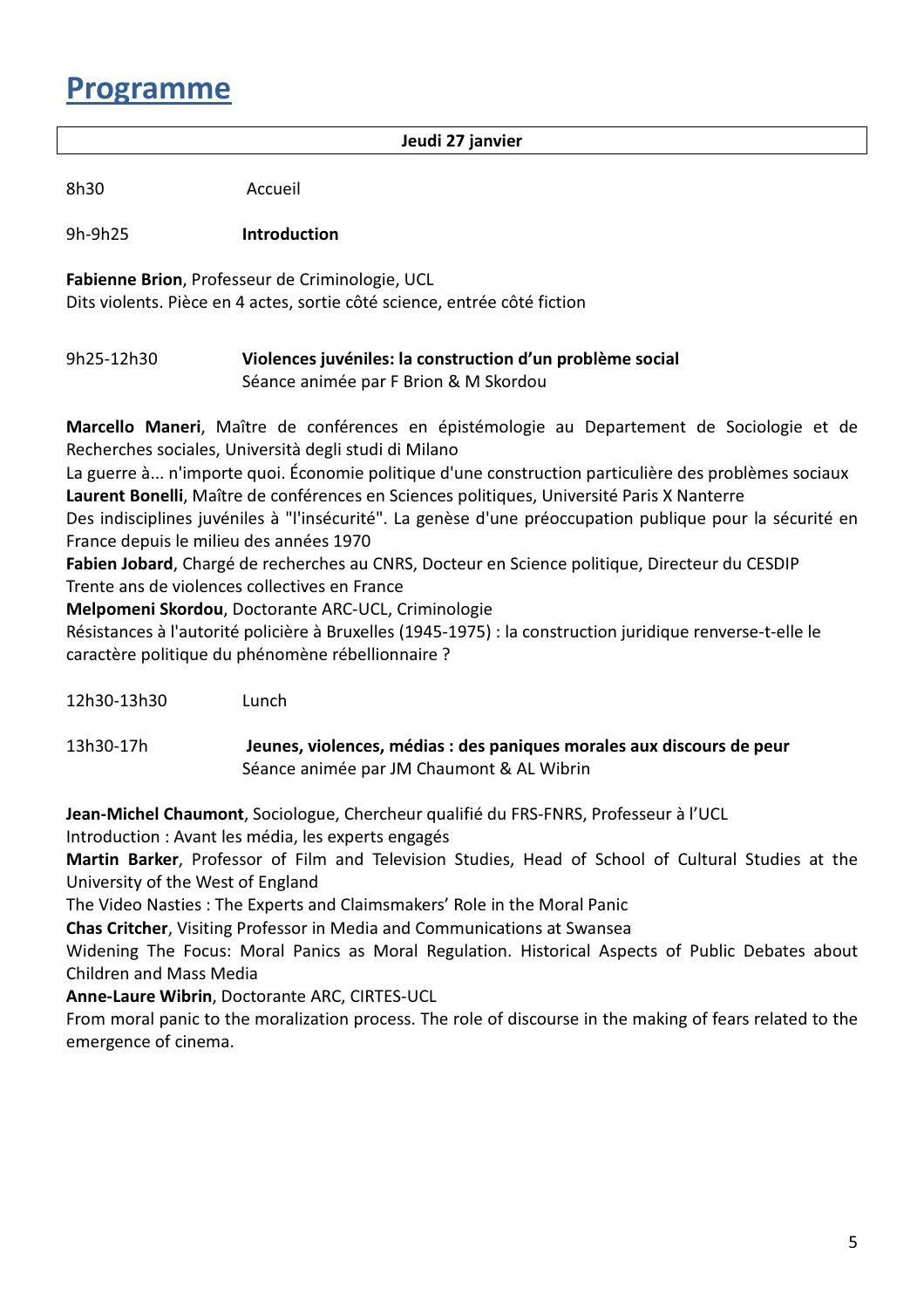#### Vendredi 28 janvier

9h-12h30 Violences juvéniles sous expertise(s)

Séance animée par A François & D Niget

Aurore François, David Niget, Chargés de recherche post-doctoraux FNRS & UCL Introduction : Violences juvéniles sous expertise(s), la fabrique du risque Nazan Maksudyan, Alexander von Humboldt Foundation Postdoctoral Research Fellow, at Zentrum Moderner Orient (Berlin) Street Children as a Transgression in the New Bourgeois Urban Space: Expertise on Juvenile Delinquency, Public Order and Philanthropy in the Late Ottoman Empire Tiffany Bergin, Doctorante en Criminologie, Université de Cambridge Redefining the Delinquent: Experts and Youth gangs in the British and American Contexts Veerle Massin, Doctorante au CHDJ-UCL, projet PAI « Justice and Society » L'expertise au secours de la répression (Bruges, 1922-1965) Michel Chauvière, Sociologue, Directeur de recherches au CNRS, Directeur adjoint du CERSA (CNRS -Univ. Paris II) Violences juvéniles sous expertise(s) : la fabrique des politiques publiques

| 13h30-17h | Ville, violence et jeunesse en Europe       |
|-----------|---------------------------------------------|
|           | Séance animée par X Rousseaux et X De Weirt |

### Xavier De Weirt, Melpomeni Skordou, Xavier Rousseaux, CHDJ, UCL

Introduction : 'Ville, violence et jeunesse : une approche socio-historique du Moyen Âge à nos jours' Dominique Kalifa, Professeur d'histoire à l'Université Paris 1 Panthéon-Sorbonne

'Approche historique des violences juvéniles urbaines. Le cas de la France au XIXe siècle'

Donald Fyson, Professeur d'Histoire à l'Université Laval, Québec, Directeur du Centre interuniversitaire d'études québécoises

Le (non-)lien entre violence interpersonnelle, jeunesse et espaces urbains au Canada et aux États-Unis, XVIIIe-XIXe siècles : exceptionnalisme nord-américain ou illusion historiographique ? »

Bruno Aubusson, Directeur de recherche CNRS, CESDIP

Lunch

'Mesures judiciaires de la violence juvénile, entre effet de loupe et cercle vicieux'

17h-17h30 **Conclusions du colloque** 

12h30-13h30

Dominique De Fraene, Professeur de Criminologie, Université libre de Bruxelles Christine Schaut, Professeur de Sociologie aux Facultés universitaires Saint-Louis